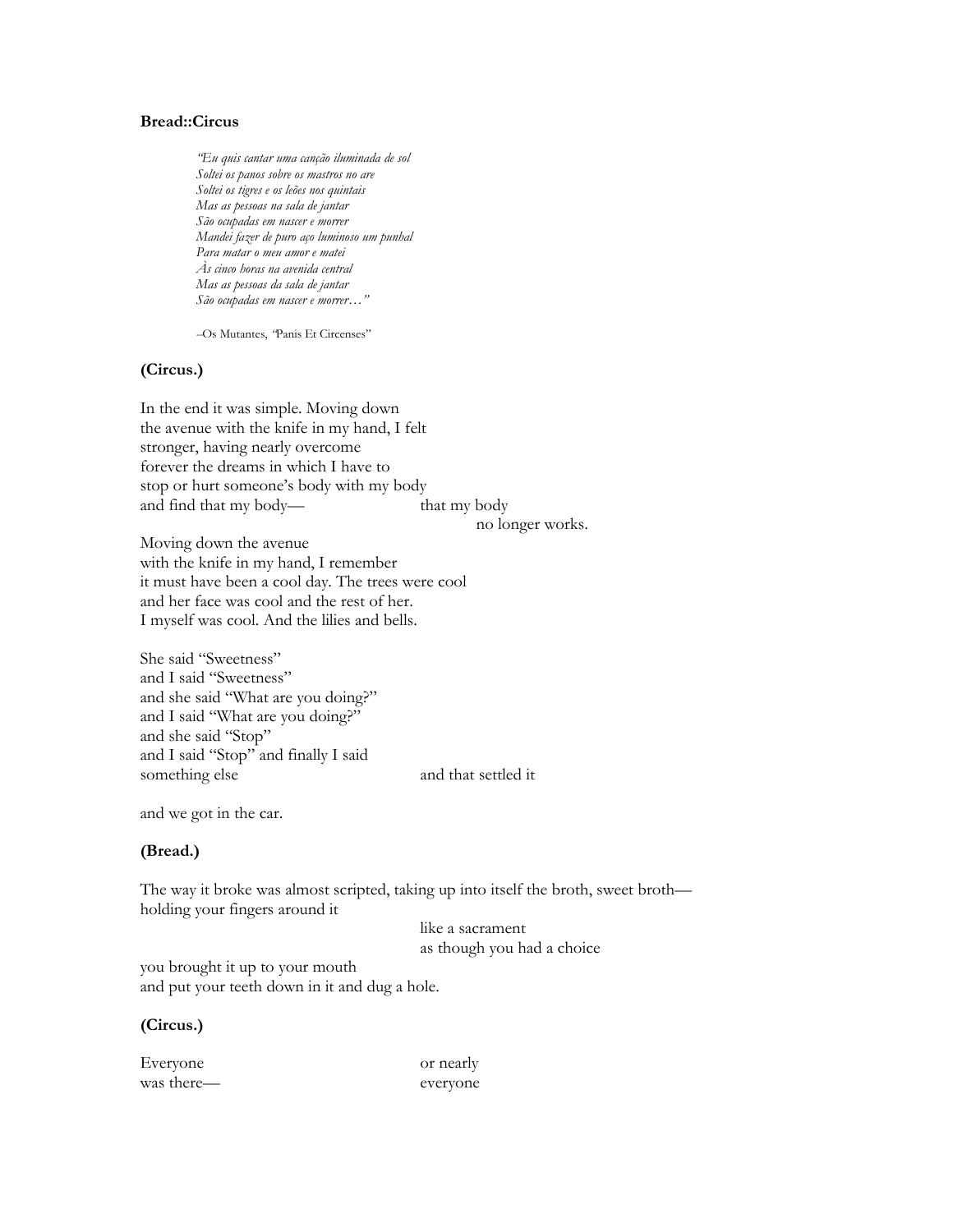| the one-                                            | armed lady,                                              |
|-----------------------------------------------------|----------------------------------------------------------|
| the flying trapeze itself                           | spreading arms over head<br>in preparation.              |
| The car hiccups out comes<br>white faces            | a proliferation of<br>porcelain faces<br>chinadoll faces |
| black harlequin eyes                                | swollen mouths                                           |
| a picture keeps returning with the heady barn-smell |                                                          |

a picture turns corners

as she kept as she kept turning corners her face was cool

said this is erasure said this is not a kind of silence louder than words

and the trees where we hung the bells she brought it up the first time to her mouth

not so easily forgotten

this alarm:

### *What have I done.*

### **(Living Room.)**

### *What I have done.*

in the tent we stayed

we could not see the sky

it was just as well

## **(Bread.)**

I said: just this: *I will be here when you return. And you will be golden as sunrise, strong as a lion.* (And the candy coins that were her eyes blinked back at me).

*All things good* (I said) *that I have brought this tempest—if you can tell me the difference between love and this black longing. The difference when you rise and leave this bed.*